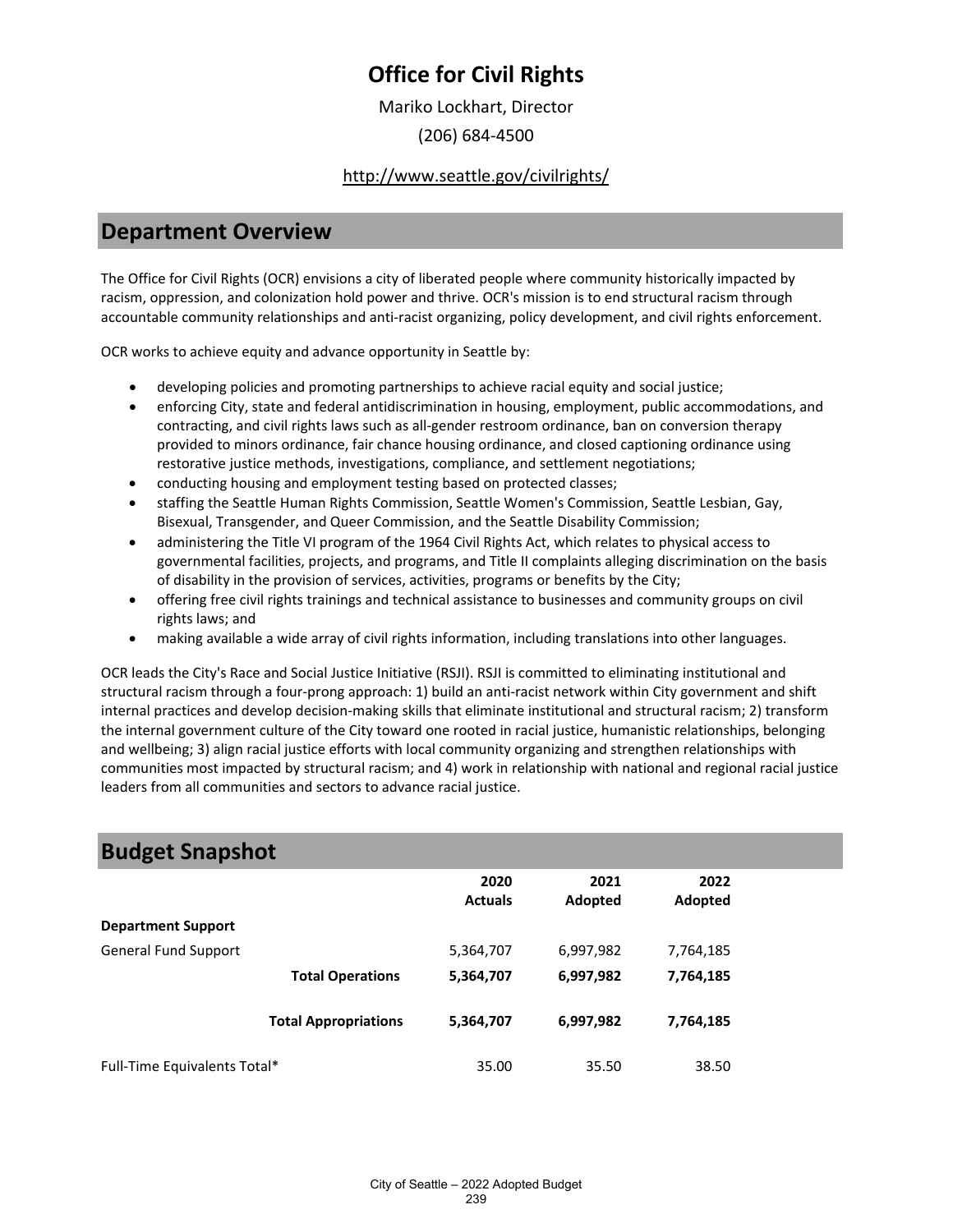*\* FTE totals are provided for informational purposes only. Changes in FTEs resulting from City Council or Human Resources Director actions outside of the budget process may not be detailed here*

### **Budget Overview**

The 2022 Adopted Budget restores funding for a Deputy Director position, reflects positions added to OCR in 2021 for the Participatory Budgeting Process, and provides stable funding to support the Seattle Disability Commission. Other changes to the budget include technical adjustments for increases in lease costs, language premium pay, increases in personnel costs and other central rate adjustments.

#### **City Council Changes to the Proposed Budget**

The Council adds funding to the Office for Civil Rights (OCR) to create and staff a work group of community members to issue recommendations about alternatives to incarceration for individuals accused of misdemeanor domestic violence (DV).

| <b>Incremental Budget Changes</b>                                 |                |            |
|-------------------------------------------------------------------|----------------|------------|
| <b>Office for Civil Rights</b>                                    |                |            |
|                                                                   | <b>Dollars</b> | <b>FTE</b> |
| 2021 Adopted Budget                                               | 6,997,982      | 35.50      |
| <b>Baseline</b>                                                   |                |            |
| <b>Baseline Adjustments for Personnel Costs</b>                   | 84,141         |            |
| Restore Leadership Funding                                        | 168,000        |            |
| <b>Proposed Operating</b>                                         |                |            |
| Increase Seattle Disability Commission Support                    | 66,000         |            |
| <b>Proposed Technical</b>                                         |                |            |
| Central Building Lease Cost Increase                              | 29,566         |            |
| Citywide Adjustments for Standard Cost Changes                    | 66,096         |            |
| Language Premium Staff Stipend                                    | 2,400          |            |
| <b>Participatory Budgeting Positions</b>                          |                | 3.00       |
| Revenue Adjustments                                               |                |            |
| Council                                                           |                |            |
| Domestic Violence (DV) Community Expert and Stakeholder Workgroup | 120,000        |            |
| Errata Corrections to the Proposed Budget and CIP                 | 230,000        |            |
| <b>Total Incremental Changes</b>                                  | \$766,203      | 3.00       |
| <b>Total 2022 Adopted Budget</b>                                  | \$7,764,185    | 38.50      |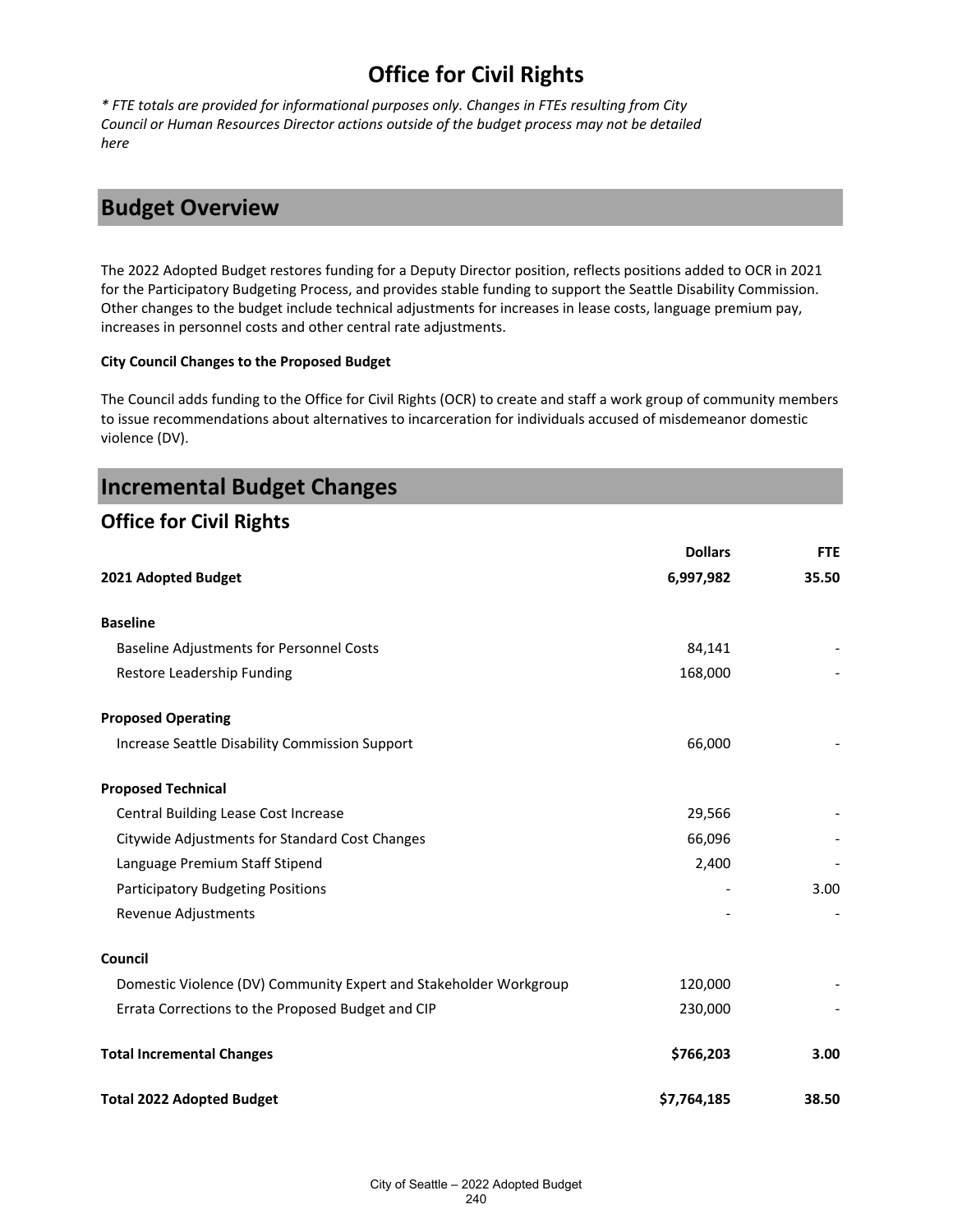## **Description of Incremental Budget Changes**

| <b>Baseline</b>                                                                                                                                                                                                                                                                                                                                                                                                                                                                                                                                               |  |  |  |
|---------------------------------------------------------------------------------------------------------------------------------------------------------------------------------------------------------------------------------------------------------------------------------------------------------------------------------------------------------------------------------------------------------------------------------------------------------------------------------------------------------------------------------------------------------------|--|--|--|
| <b>Baseline Adjustments for Personnel Costs</b>                                                                                                                                                                                                                                                                                                                                                                                                                                                                                                               |  |  |  |
| Expenditures<br>\$84,141                                                                                                                                                                                                                                                                                                                                                                                                                                                                                                                                      |  |  |  |
| This centrally administered change adjusts appropriations to restore the annual wage increase for non-represented<br>Executives, Managers and Strategic Advisors, which was forgone in 2021 due to financial constraints.                                                                                                                                                                                                                                                                                                                                     |  |  |  |
| <b>Restore Leadership Funding</b>                                                                                                                                                                                                                                                                                                                                                                                                                                                                                                                             |  |  |  |
| \$168,000<br>Expenditures                                                                                                                                                                                                                                                                                                                                                                                                                                                                                                                                     |  |  |  |
| This is a technical baseline adjustment to restore funding for the Deputy Director Position. The 2021 Adopted Budget<br>included one-time savings for holding the position vacant in 2021.                                                                                                                                                                                                                                                                                                                                                                    |  |  |  |
| <b>Proposed Operating</b>                                                                                                                                                                                                                                                                                                                                                                                                                                                                                                                                     |  |  |  |
| <b>Increase Seattle Disability Commission Support</b>                                                                                                                                                                                                                                                                                                                                                                                                                                                                                                         |  |  |  |
| \$66,000<br>Expenditures                                                                                                                                                                                                                                                                                                                                                                                                                                                                                                                                      |  |  |  |
| This item funds interpretation services and consultant support for the Seattle Disability Commission (SDC). This is an<br>ongoing need and OCR has historically funded this work with one-time underspend in their budget. This item creates<br>stable funding for consultant services and interpretation services tailored to managing the diverse and unique<br>challenges and access needs related to a commission with a majority membership of individuals who self-identify as<br>living with a disability for the Seattle Disability Commission (SDC). |  |  |  |
| <b>Proposed Technical</b>                                                                                                                                                                                                                                                                                                                                                                                                                                                                                                                                     |  |  |  |
| <b>Central Building Lease Cost Increase</b>                                                                                                                                                                                                                                                                                                                                                                                                                                                                                                                   |  |  |  |
| \$29,566<br>Expenditures                                                                                                                                                                                                                                                                                                                                                                                                                                                                                                                                      |  |  |  |
| This is a technical change to reflect the increase in external lease costs at the Central Building.                                                                                                                                                                                                                                                                                                                                                                                                                                                           |  |  |  |
| <b>Citywide Adjustments for Standard Cost Changes</b>                                                                                                                                                                                                                                                                                                                                                                                                                                                                                                         |  |  |  |
| \$66,096<br>Expenditures                                                                                                                                                                                                                                                                                                                                                                                                                                                                                                                                      |  |  |  |
| Citywide technical adjustments made in the baseline phase reflect changes to internal services costs, including rates<br>from the Department of Finance & Administrative Services, Seattle Information Technology Department, Seattle<br>Department of Human Resources, and for healthcare, retirement and industrial insurance charges for the<br>department. These adjustments reflect initial assumptions about these costs and inflators early in the budget<br>process.                                                                                  |  |  |  |
| Language Premium Staff Stipend                                                                                                                                                                                                                                                                                                                                                                                                                                                                                                                                |  |  |  |
| \$2,400<br>Expenditures                                                                                                                                                                                                                                                                                                                                                                                                                                                                                                                                       |  |  |  |
| This item increases ongoing appropriation authority for language services stipends. Per the Coalition of City<br>Unions collective bargaining agreement, City employees who are multilingual and provide language services, such as<br>interpretation and translation, to communicate with clients and/or other employees in business-related                                                                                                                                                                                                                 |  |  |  |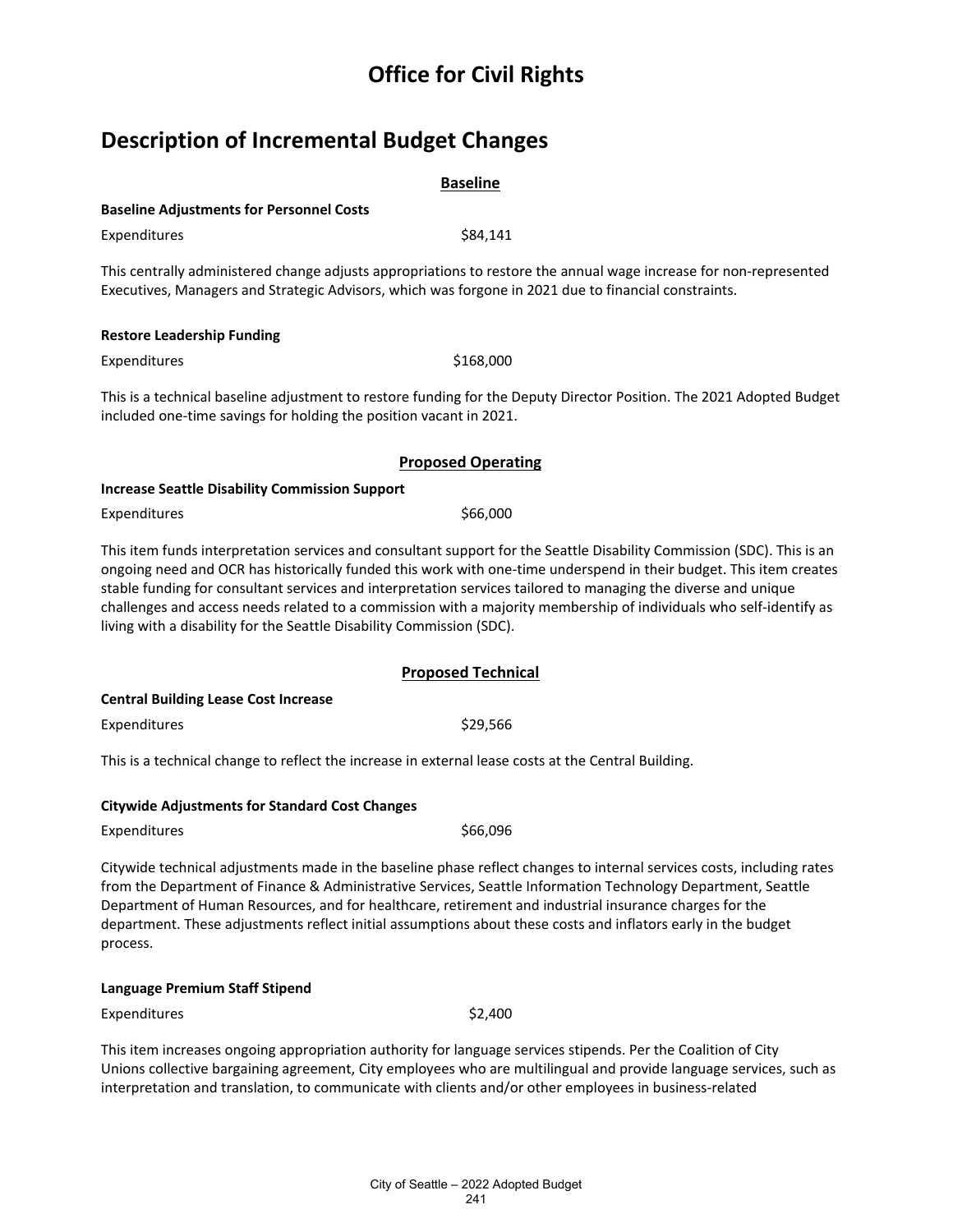situations are now eligible for a monthly language premium stipend. The amounts in the 2022 budget are estimates based on the eligible employees from 2021.

#### **Participatory Budgeting Positions**

Position Allocation 3.00

This is a technical adjustment to reflect three positions added in Ordinance 126360 to support the participatory budgeting process. No budget is required as the ordinance fully funded the positions in 2021 through 2023 and unspent funds from 2021 will automatically carryforward to 2022. The positions will sunset as of December 31, 2023. Additional information about the funding for Participatory Budgeting projects can be found in the Finance General section of the budget book.

#### **Revenue Adjustments**

Revenues  $\zeta(171,200)$ 

Technical change to remove revenues that OCR no longer receives.

#### **Revenue Adjustments**

 $Re$ venues  $\zeta(69,638)$ 

This is a technical adjustment to align base revenues with forecast revenues for the 2022 Budget. Revenues in this department are General Fund cost recovery for central services provided by this department and charged to the sixfunds.

#### **Council**

#### **Domestic Violence (DV) Community Expert and Stakeholder Workgroup**

Expenditures \$120,000

This Council Budget Action adds funding to the Office for Civil Rights (OCR) to create and staff a work group of community members to issue recommendations about alternatives to incarceration for individuals accused of misdemeanor domestic violence (DV).

This workgroup was recommended by the Community Task Force Report on the Criminal Legal System (CLS), issued in September 2021. The workgroup will be focused on the following:

- Analyze misdemeanor DV cases and existing court-mandated programs including the Domestic Violence Intervention Program (DVIP);

- Engage with DV survivors of about what preventative support and crisis support could look like;

- Engage with individuals charged with misdemeanor domestic violence on the effectiveness of programs; and

- Identify existing gaps in the current landscape of DV support work and areas for further skill building and support for existing grassroots and non-profit organizations.

#### **Technical Adjustment for Staffing Costs**

Expenditures \$230,000

This item is a technical correction to reflect OCR staffing costs in 2022.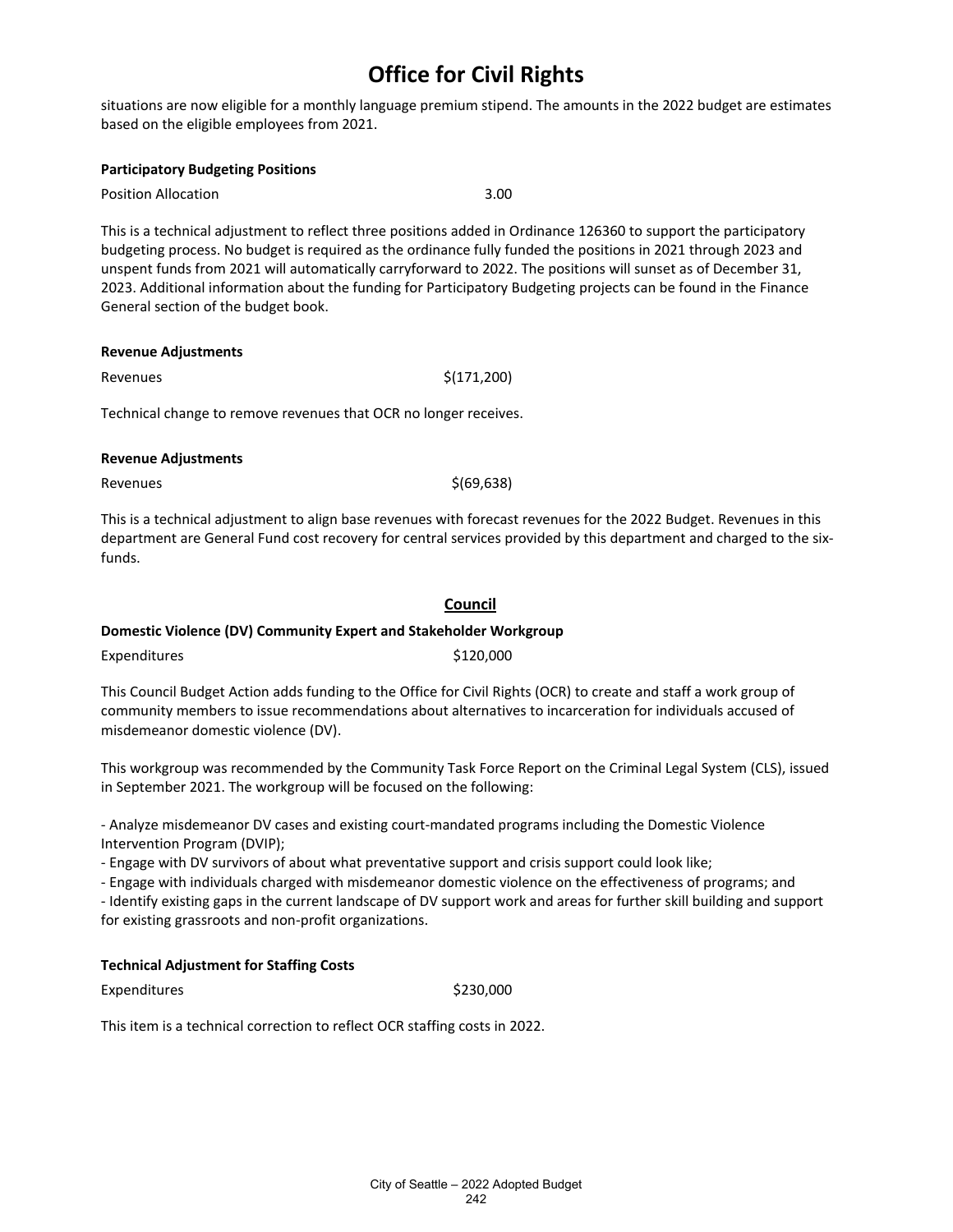### **Expenditure Overview**

| <b>Appropriations</b>                   | 2020<br><b>Actuals</b> | 2021<br>Adopted | 2022<br>Adopted |
|-----------------------------------------|------------------------|-----------------|-----------------|
| OCR - BO-CR-X1R00 - Civil Rights        |                        |                 |                 |
| 00100 - General Fund                    | 5,364,707              | 6,997,982       | 7,764,185       |
| Total for BSL: BO-CR-X1R00              | 5,364,707              | 6,997,982       | 7,764,185       |
| <b>Department Total</b>                 | 5,364,707              | 6,997,982       | 7,764,185       |
| Department Full-Time Equivalents Total* | 35.00                  | 35.50           | 38.50           |

*\* FTE totals are provided for informational purposes only. Changes in FTEs resulting from City Council or Human Resources Director actions outside of the budget process may not be detailed here*

### **Budget Summary by Fund Office for Civil Rights**

|                              | 2020<br><b>Actuals</b> | 2021<br>Adopted | 2022<br>Adopted |
|------------------------------|------------------------|-----------------|-----------------|
| 00100 - General Fund         | 5.364.707              | 6.997.982       | 7.764.185       |
| <b>Budget Totals for OCR</b> | 5,364,707              | 6,997,982       | 7,764,185       |

## **Revenue Overview**

|                            | <b>2022 Estimated Revenues</b>           |                        |                 |                 |
|----------------------------|------------------------------------------|------------------------|-----------------|-----------------|
| <b>Account</b><br>Code     | <b>Account Name</b>                      | 2020<br><b>Actuals</b> | 2021<br>Adopted | 2022<br>Adopted |
| 341900                     | General Government-Other Rev             | 456,972                | 407,086         | 337,448         |
| 360590                     | Program Income                           | 54,840                 | 191,740         | 40,540          |
| 360900                     | Miscellaneous Revs-Other Rev             |                        | 20,000          |                 |
|                            | Total Revenues for: 00100 - General Fund | 511,812                | 618,826         | 377,988         |
| <b>Total OCR Resources</b> |                                          | 511.812                | 618,826         | 377,988         |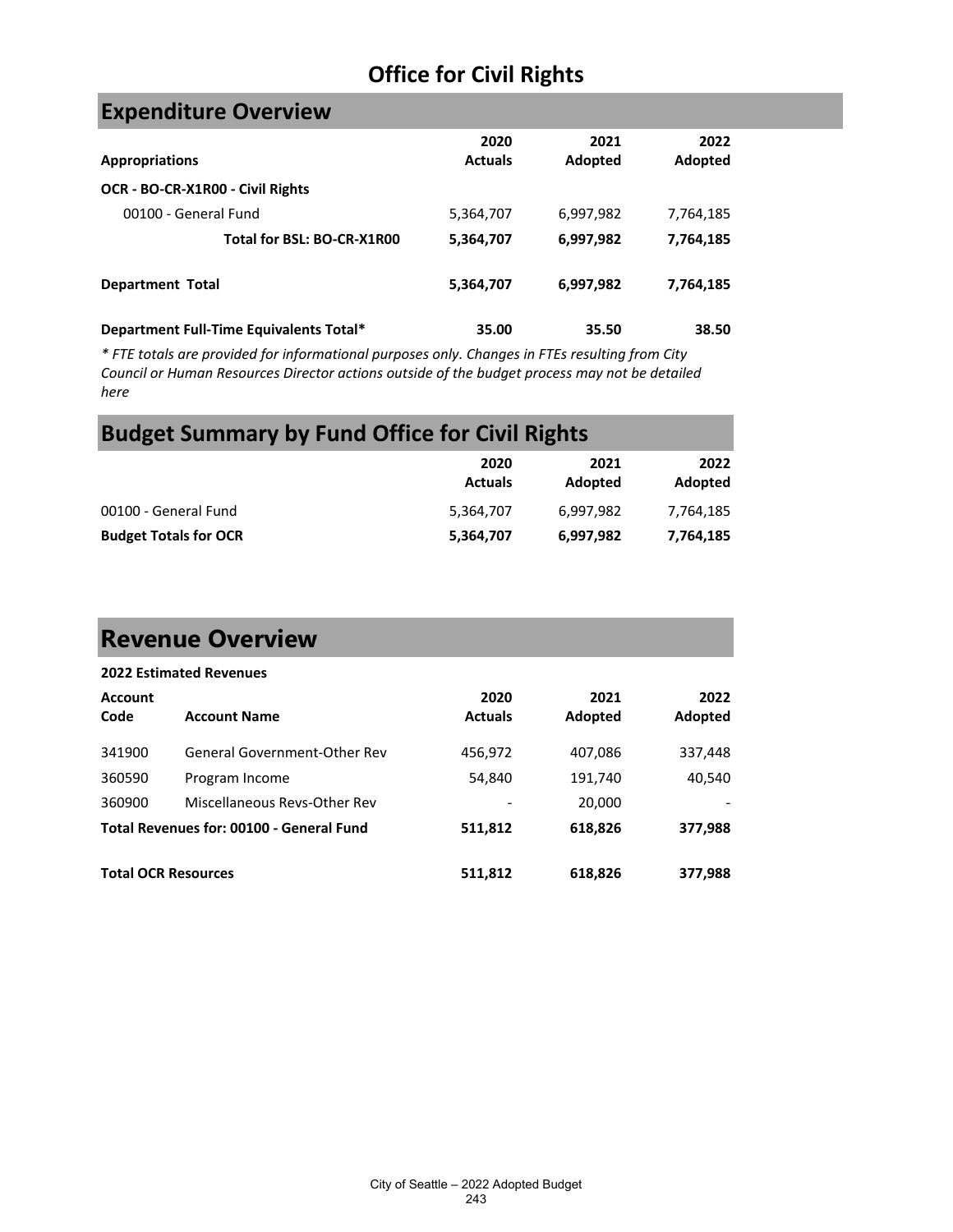### **Appropriations by Budget Summary Level and Program**

### **OCR - BO-CR-X1R00 - Civil Rights**

The purpose of the Civil Rights Budget Summary Level is to encourage and promote equal access and opportunity, diverse participation, and social and economic equity in Seattle. OCR works to eliminate discrimination in employment, housing, public accommodations, contracting, and lending in Seattle through enforcement, and policy and outreach activities. In addition, OCR is responsible for directing the Race and Social Justice Initiative, which leads other City departments to design and implement programs that help eliminate institutionalized racism.

| <b>Program Expenditures</b>   | 2020<br><b>Actuals</b> | 2021<br>Adopted | 2022<br>Adopted |
|-------------------------------|------------------------|-----------------|-----------------|
| Civil Rights Enforcement      | 1,302,966              | 1,782,488       | 1,798,066       |
| Leadership and Administration | 2,483,894              | 1,575,524       | 1,863,034       |
| Policy                        | 1,003,660              | 2,355,549       | 2,566,063       |
| <b>RSJI</b>                   | 574,187                | 1,284,421       | 1,537,021       |
| Total                         | 5,364,707              | 6,997,982       | 7,764,185       |
| Full-time Equivalents Total*  | 35.00                  | 35.50           | 38.50           |

*\*FTE totals are provided for informational purposes only. Changes in FTEs resulting from City Council or Human Resources Director actions outside of the budget process may not be detailed here*

*The following information summarizes the programs in Civil Rights Budget Summary Level:*

#### **Civil Rights Enforcement**

| <b>Expenditures/FTE</b>            | 2020<br><b>Actuals</b> | 2021<br>Adopted | 2022<br>Adopted |
|------------------------------------|------------------------|-----------------|-----------------|
| Civil Rights Enforcement           | 1,302,966              | 1.782.488       | 1,798,066       |
| <b>Full Time Equivalents Total</b> | 14.00                  | 14.50           | 14.50           |
|                                    |                        |                 |                 |

#### **Leadership and Administration**

| Expenditures/FTE                   | 2020<br><b>Actuals</b> | 2021<br>Adopted | 2022<br>Adopted |
|------------------------------------|------------------------|-----------------|-----------------|
| Leadership and Administration      | 2.483.894              | 1.575.524       | 1,863,034       |
| <b>Full Time Equivalents Total</b> | 5.00                   | 5.00            | 5.00            |

**Policy**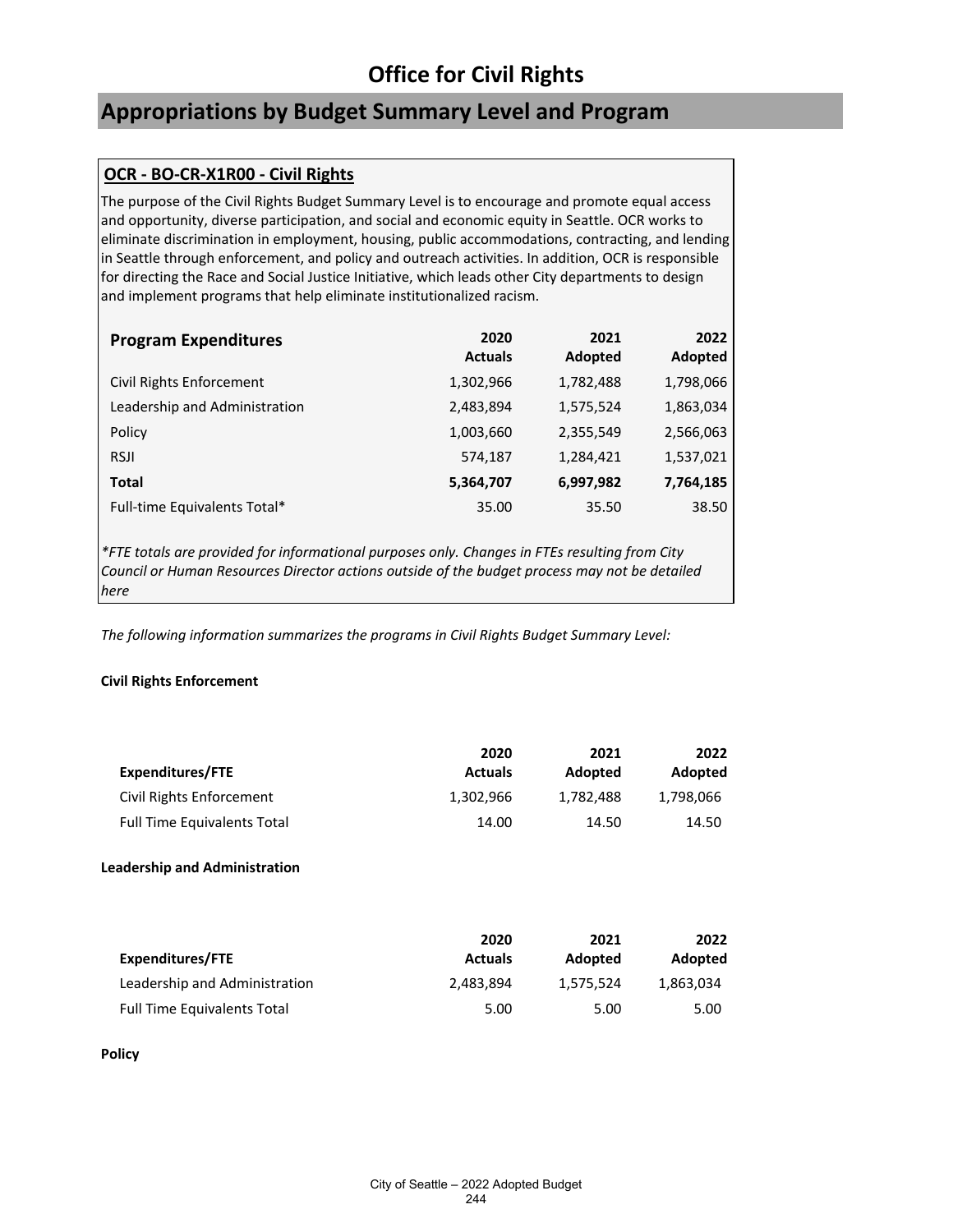|                                    | 2020           | 2021      | 2022      |
|------------------------------------|----------------|-----------|-----------|
| Expenditures/FTE                   | <b>Actuals</b> | Adopted   | Adopted   |
| Policy                             | 1,003,660      | 2,355,549 | 2,566,063 |
| <b>Full Time Equivalents Total</b> | 8.00           | 8.00      | 11.00     |

#### **RSJI**

| Expenditures/FTE                   | 2020<br><b>Actuals</b> | 2021<br>Adopted | 2022<br>Adopted |
|------------------------------------|------------------------|-----------------|-----------------|
| <b>RSJI</b>                        | 574.187                | 1.284.421       | 1.537.021       |
| <b>Full Time Equivalents Total</b> | 8.00                   | 8.00            | 8.00            |